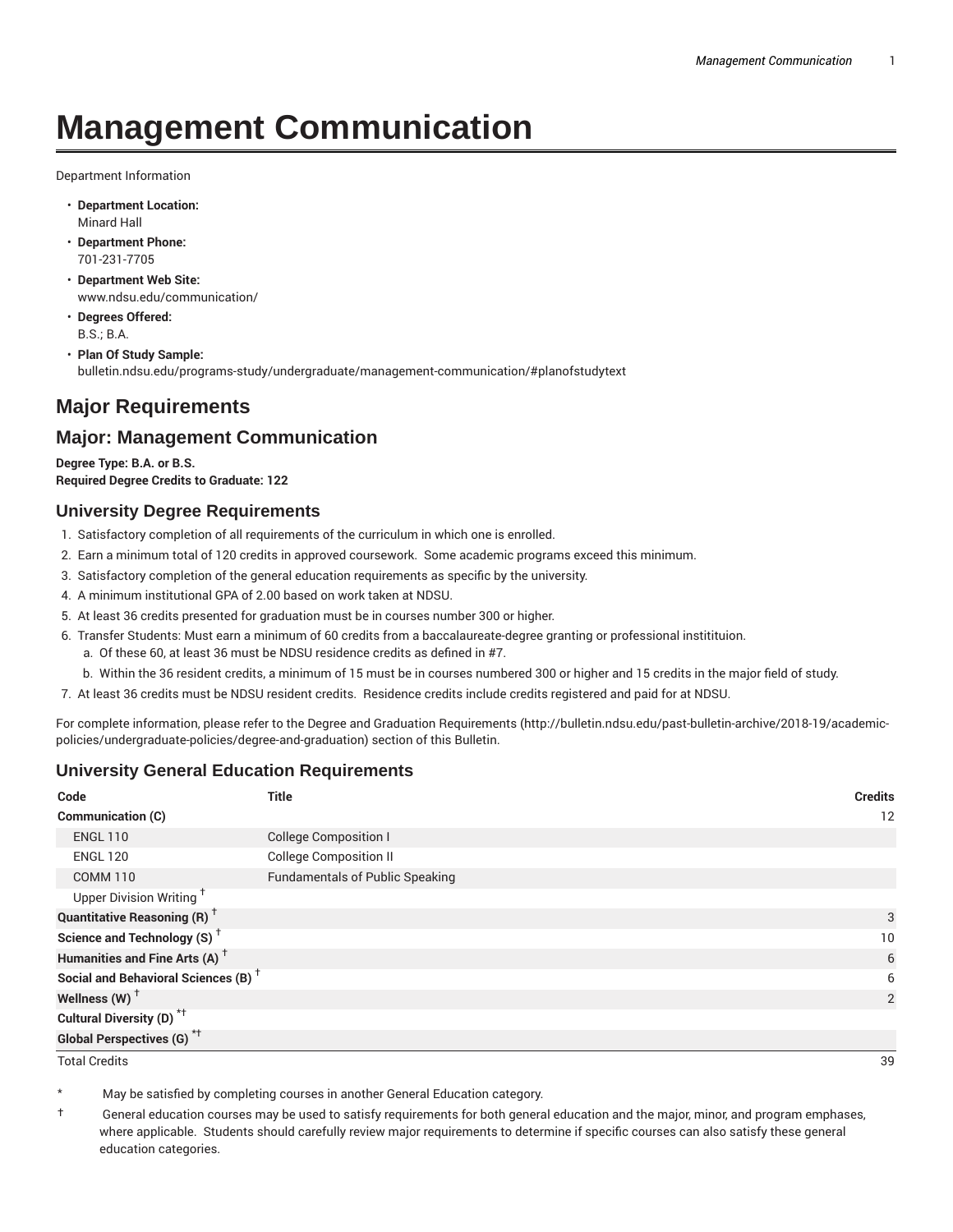• A list of university approved general education courses and administrative policies are available here (http://bulletin.ndsu.edu/past-bulletinarchive/2018-19/academic-policies/undergraduate-policies/general-education/#genedcoursestext).

## **Arts, Humanities, and Social Sciences**

#### **Degree Requirements**

**Bachelor of Science (B.S.) Degree –** The completion of a minor program of study, a second major, or a second degree is required.

**Bachelor of Arts (B.A.) Degree –** Second year language proficiency at college level required.

#### **Arts, Humanities and Social Sciences College Requirements**

An additional 9 credits are required by the College of Arts, Humanities and Social Sciences for all Bachelor of Science and Bachelor of Arts degree programs of study, except the Bachelor of Fine Arts degree, the Bachelor of Music degree, Bachelor of Landscape Architecture degree, and the Bachelor of Science in Architecture degree:

| Code                                  | Title                                                                            |                                                                                                                                                                                                                                                                                | <b>Credits</b> |
|---------------------------------------|----------------------------------------------------------------------------------|--------------------------------------------------------------------------------------------------------------------------------------------------------------------------------------------------------------------------------------------------------------------------------|----------------|
| <b>AH&amp;SS College Requirements</b> |                                                                                  |                                                                                                                                                                                                                                                                                |                |
|                                       | listed for each area. A course with the WGS prefix can only be used in one area. | Courses used to satisfy any general education requirement cannot be used to also count toward the AH&SS College Requirements. A<br>minimum of three credits is required in each of the 3 following areas for a total of 9 credits. Choose only those courses with the prefixes |                |
| <b>Area One: Humanities</b>           |                                                                                  |                                                                                                                                                                                                                                                                                | 3              |
|                                       | ARB, ENGL, FREN, GERM, HIST, HUM, PHIL, RELS, SPAN, or WGS                       |                                                                                                                                                                                                                                                                                |                |
| <b>Area Two: Social Sciences</b>      |                                                                                  |                                                                                                                                                                                                                                                                                | 3              |
|                                       | ANTH. CJ. COMM. EMGT. POLS. SOC. or WGS                                          |                                                                                                                                                                                                                                                                                |                |
| Area Three: Fine Arts                 |                                                                                  |                                                                                                                                                                                                                                                                                | 3              |
|                                       | ARCH, ART, ENVD, LA, MUSC, or THEA                                               |                                                                                                                                                                                                                                                                                |                |
| <b>Total Credits</b>                  |                                                                                  |                                                                                                                                                                                                                                                                                |                |

#### **Major Requirements**

| Code                                                                | <b>Title</b>                                                                                                                      | <b>Credits</b> |
|---------------------------------------------------------------------|-----------------------------------------------------------------------------------------------------------------------------------|----------------|
| <b>Pre-Communication Requirements</b>                               |                                                                                                                                   |                |
|                                                                     | Students must complete the following 19 credits of coursework with a minimum GPA of 3.0 to be admitted to the professional major. |                |
| <b>ENGL 120</b>                                                     | <b>College Composition II</b>                                                                                                     | 3              |
| <b>COMM 110</b>                                                     | <b>Fundamentals of Public Speaking</b>                                                                                            | 3              |
| <b>COMM 112</b>                                                     | Understanding Media and Social Change                                                                                             | 3              |
| <b>COMM 114</b>                                                     | <b>Human Communication</b>                                                                                                        | 3              |
| <b>COMM 189</b>                                                     | <b>Skills for Academic Success</b>                                                                                                | 1              |
| <b>COMM 212</b>                                                     | Interpersonal Communication                                                                                                       | 3              |
| <b>COMM 220</b>                                                     | Persuasion                                                                                                                        | 3              |
| <b>Professional Management Communication Major</b>                  |                                                                                                                                   |                |
| <b>COMM 315</b>                                                     | <b>Small Group Communication</b>                                                                                                  | 3              |
| <b>COMM 320</b>                                                     | <b>Communication Research Methods</b>                                                                                             | 3              |
| <b>COMM 383</b>                                                     | Organizational Communication I                                                                                                    | 3              |
| <b>COMM 431</b>                                                     | <b>Communication Ethics and Law</b>                                                                                               | 3              |
| <b>COMM 483</b>                                                     | Organizational Communication II                                                                                                   | 3              |
| <b>COMM 496</b>                                                     | <b>Field Experience</b>                                                                                                           | 3              |
| Select one of the following for upper division writing requirement: |                                                                                                                                   |                |
| <b>ENGL 320</b>                                                     | <b>Business and Professional Writing</b>                                                                                          |                |
| <b>ENGL 321</b>                                                     | Writing in the Technical Professions                                                                                              |                |
| <b>ENGL 324</b>                                                     | Writing in the Sciences                                                                                                           |                |
| <b>ENGL 325</b>                                                     | Writing in the Health Professions                                                                                                 |                |
| <b>ENGL 357</b>                                                     | Visual Culture and Language                                                                                                       |                |
| <b>ENGL 358</b>                                                     | Writing in the Humanities and Social Sciences                                                                                     |                |
| <b>ENGL 459</b>                                                     | Researching and Writing Grants and Proposal                                                                                       |                |
| <b>Electives:</b>                                                   |                                                                                                                                   | 21             |